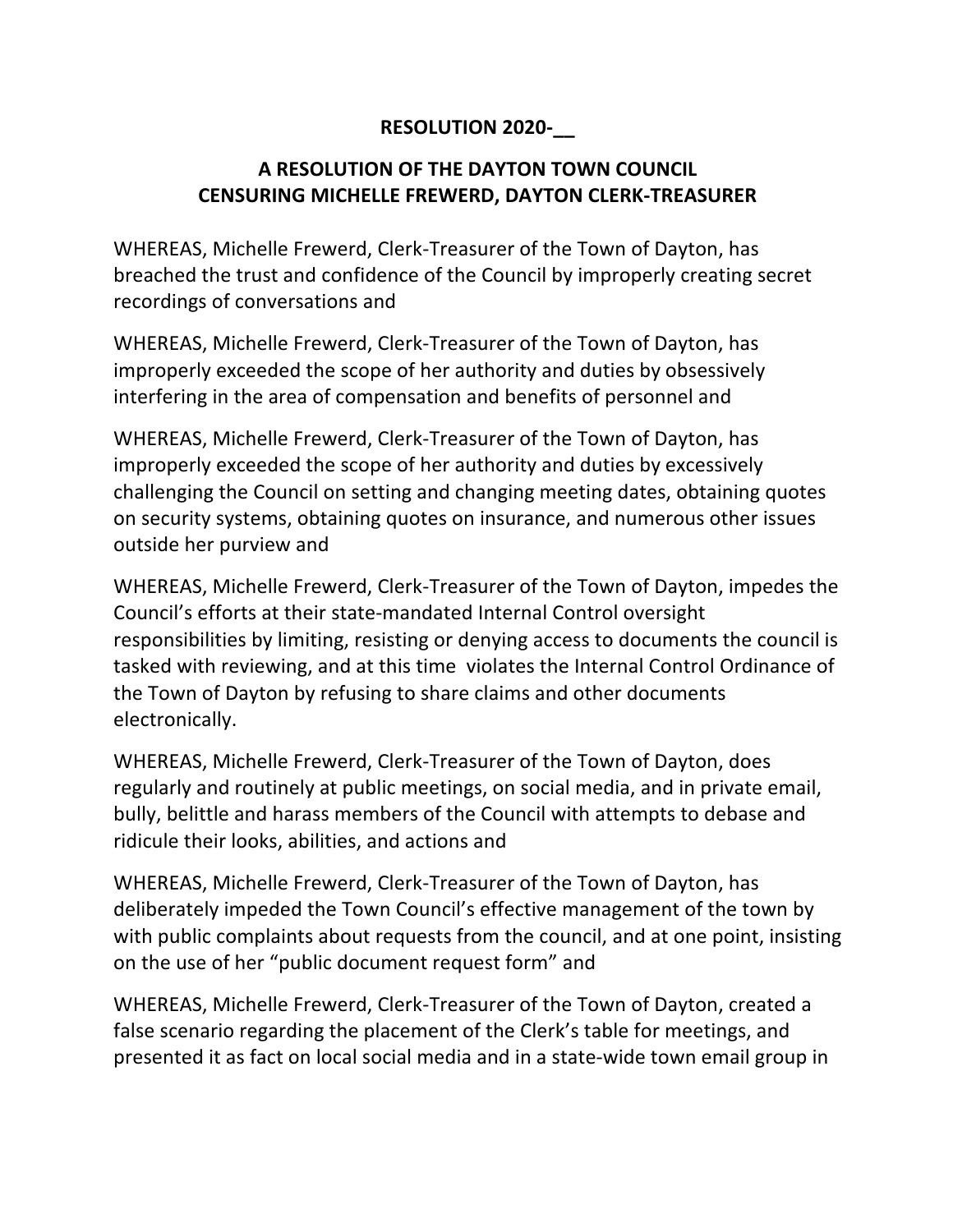order to falsely accuse and discredit Council Members and inappropriately tried to justify her claim at a monthly council meeting and

WHEREAS, Michelle Frewerd, Clerk-Treasurer of the Town of Dayton, denied access to the Town's security consultant in order to prevent the evidence of her own actions creating the false table scenario and of her placing a Burger King crown strategically on the council table from being revealed and

WHEREAS, Michelle Frewerd, Clerk-Treasurer of the Town of Dayton, has created a hostile environment and a contentious adversarial relationship with the council by her contemptuous behavior and refusing to accept and follow the legal advice of the town's attorney, and forcing the unprecedented payment of town funds for an "attorney for the clerk-treasurer" and

WHEREAS, Michelle Frewerd, Clerk-Treasurer of the Town of Dayton, has exceeded the scope of her authority by contracting with an insurance company for group life insurance without council approval and in paying the benefit electronically in violation of the town ordinance.

WHEREAS, Michelle Frewerd, Clerk-Treasurer of the Town of Dayton, has exceeded the scope of her authority by paying benefits not authorized by the council, the Salary Ordinance, or the Employee Handbook.

WHEREAS, Michelle Frewerd, Clerk-Treasurer of the Town of Dayton, violates Indiana law by paying claims prior to council approval.

WHEREAS, Michelle Frewerd, Clerk-Treasurer of the Town of Dayton, has removed from Facebook the Town of Dayton, Indiana Official page which included public documents, in spite of being instructed not to remove it by the council and our attorney.

WHEREAS, Michelle Frewerd, Clerk-Treasurer of the Town of Dayton, attempted to bribe the council with a promise to provide all necessary claims and other documents if they would not install the supplemental security system.

WHEREAS, Michelle Frewerd, Clerk-Treasurer of the Town of Dayton, posted a budget for 2021 prior to council input and approval, and a budget meeting notice without the knowledge of the council.

WHEREAS, Michelle Frewerd, Clerk-Treasurer of the Town of Dayton, has refused to provide the Utility Service Board with account information of Dayton Utility